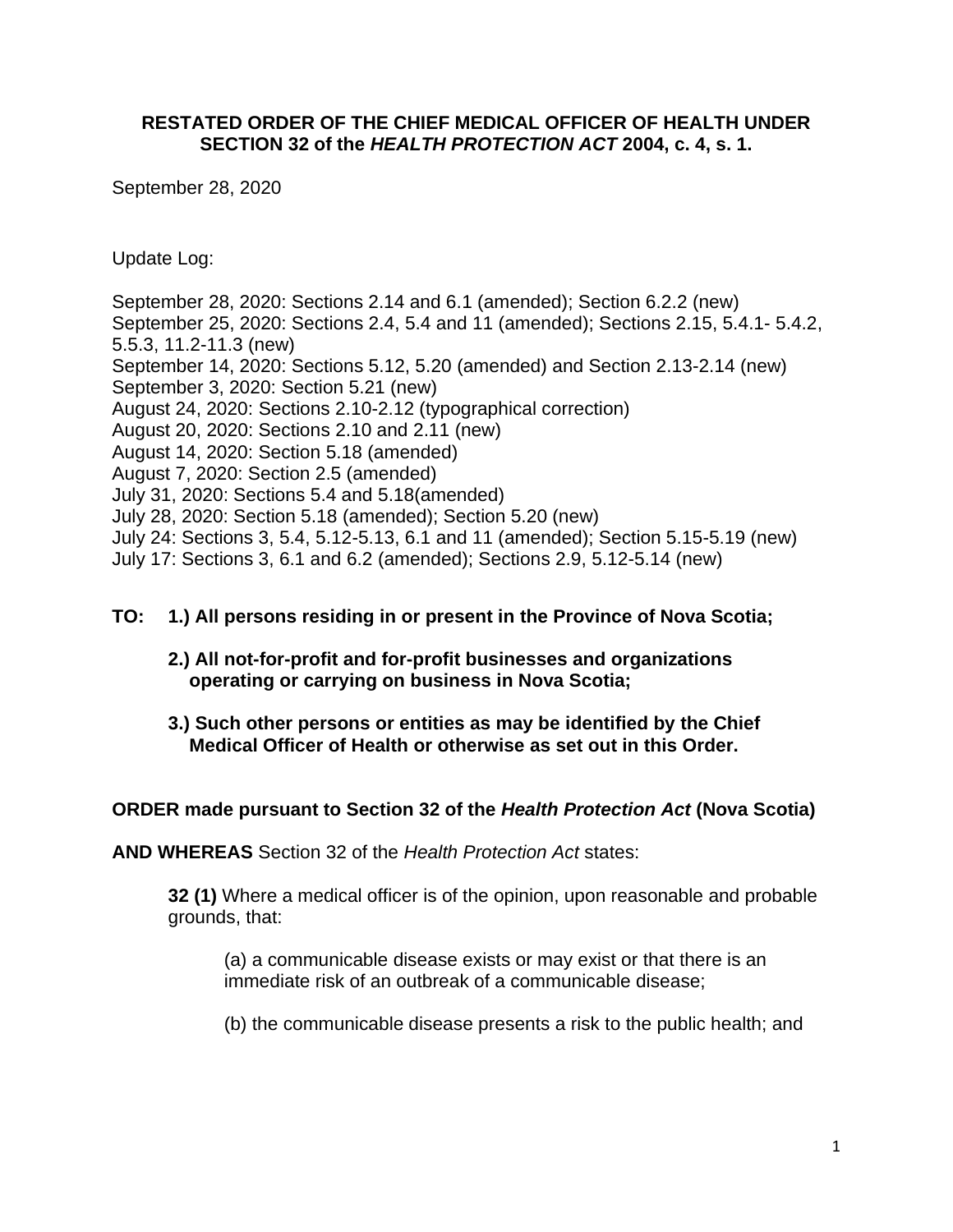(c) the requirements specified in the order are necessary in order to decrease or eliminate the risk to the public health presented by the communicable disease.

the medical officer may by written order require a person to take or to refrain from taking any action that is specified in the order in respect of a communicable disease.

**WHEREAS** COVID-19 has been identified as a communicable disease that presents a risk to public health as defined under s.4(b) of the *Health Protection Act*, and;

**WHEREAS** I am the Chief Medical Officer of Health for the Province of Nova Scotia and am of the opinion, upon reasonable and probable grounds, that

(a) a communicable disease (COVID-19) exists; and that there is an immediate risk of an outbreak of the communicable disease;

(b) the communicable disease presents a risk to the public health; and

(c) the requirements specified in the order are necessary to decrease or eliminate the risk to the public health presented by the communicable disease, and;

**WHEREAS** as the Chief Medical Officer of Health, I have determined it necessary to issue this Order to the Class of Persons to decrease the risk to public health presented by COVID-19.

### **Please be advised that**:

I, Dr. Robert Strang, Chief Medical Officer of Health, **order** the following:

#### **PART I ISOLATION AND QUARANTINE REQUIREMENTS**

1. In this Order,

(a) "self-isolate" means the requirement of any person who has COVID-19 to remain separate from others in such places and under such conditions to prevent or limit the direct or indirect transmission of COVID-19; and

(b) "self-quarantine" means the requirement of any person who has been exposed or may have been exposed to COVID-19 during its period of communicability to restrict that person's activities in order to prevent disease transmission during the incubation period for this disease.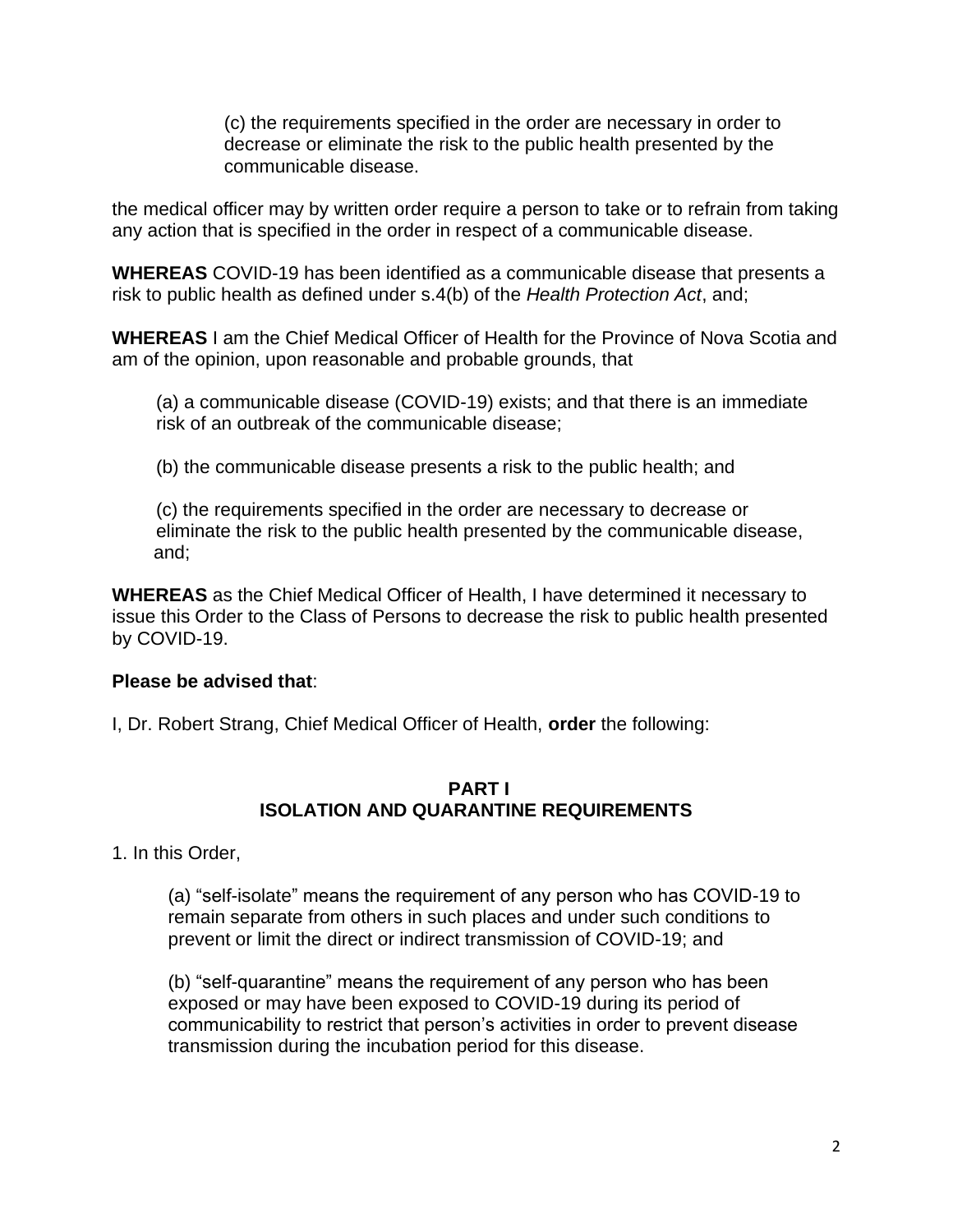2. Effective July 3, 2020, all persons residing in or present in the Province of Nova Scotia who:

2.1 have travelled outside the Atlantic Provinces or Canada; or

2.2 are identified as a close contact of a person who has or has been diagnosed with COVID-19; or

2.3 are identified as a person diagnosed with COVID-19; or

2.4 have been tested for COVID-19 due to the presence of symptoms or as directed by public health and are awaiting the results of their test must:

(a) self-quarantine or self-isolate, for:

(i) the period commencing on the day of entry into Nova Scotia, or (ii) the first day of close contact, or first day of symptoms, testing, or diagnosis, and continuing thereafter for 14 consecutive days or as directed by a Medical Officer of Health.

For greater certainty, this includes remaining in your residence or residence grounds and otherwise removing yourself from the presence of others in public while you may be infectious during the 14-day period, so that all precautions necessary to protect others are in place. Specifically, do not enter any buildings, public transportation, or other enclosed spaces (other than your residence) where other people are present.

(b) During the 14-day period, conduct yourself in such a manner as not to in any way expose any other person to infection or potential infection from COVID-19, and follow all infection control instructions given to you on the Government of Nova Scotia's website, at: [https://novascotia.ca/coronavirus/,](https://novascotia.ca/coronavirus/) or given to you by Telehealth 811 staff, public health staff or any other staff of a healthcare facility to which you may seek or receive treatment.

(c) After the 14-day period in section 2.4(a.) has lapsed, you may cease self isolation or self quarantine if you do not exhibit symptoms of COVID-19.

(d) All persons are encouraged to contact Public Health via Telehealth 811 should you exhibit symptoms of COVID-19.

Notwithstanding the foregoing, persons who receive a negative COVID-19 test result after being referred for testing by 811 due to the presence of COVID-like symptoms may cease self-quarantine on the date of receipt of the negative test result.

2.5 Notwithstanding section 2.1, persons who are well and showing no symptoms of COVID-19 may enter Nova Scotia for the purposes of facilitating child sharing between parents under an order or agreement providing for joint custody, and in such instances,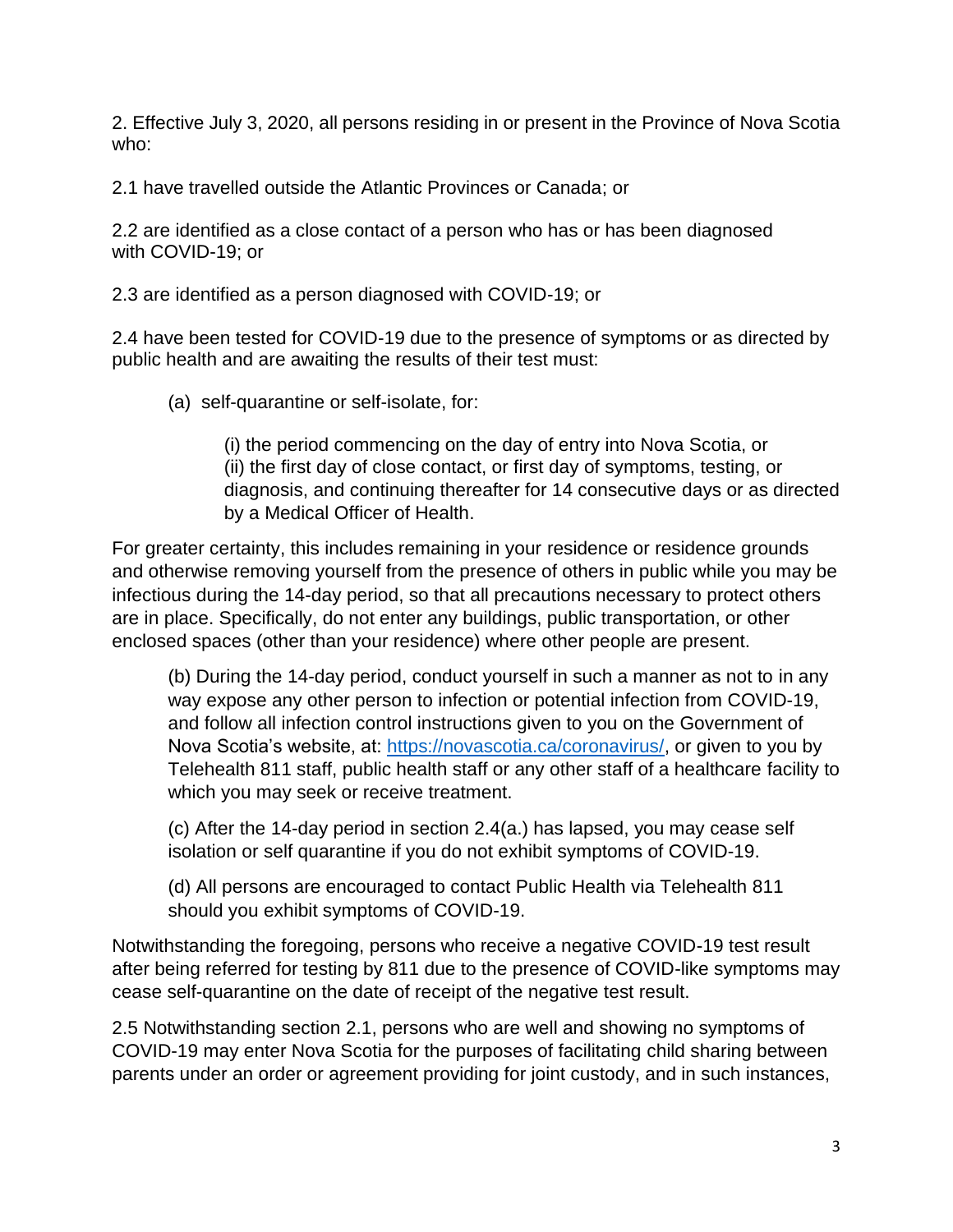both the persons facilitating custody and children showing no symptoms of COVID-19 are exempt from the requirement to self-quarantine or self isolate.

2.6 Notwithstanding section 2.1, individuals who are well and showing no symptoms of COVID-19 and are engaged in a legal proceeding in Nova Scotia, whether the accused, victim, witness or party in such proceeding, may enter Nova Scotia for participation in the legal proceeding if the person:

(a) self-isolates/self-quarantines for the period they are in Nova Scotia other than when they are in court; and

(b) complies with the physical distancing requirements of 2 metres (6 feet) while in Nova Scotia.

2.7 An employer or contractor of any Temporary Foreign Worker entitled to enter Nova Scotia pursuant to the Federal Order in Council 2020-0184, 2020-0185 and Interim Order No.3, must first, before the Temporary Foreign Worker enters Nova Scotia, satisfy me, as Chief Medical Officer of Health, that the employer or contractor has made adequate provision for compliance with:

(a) the federal quarantine rules applicable to the Temporary Foreign Worker; and

(b) the self-quarantine requirements set out in section 2.4 of this Order.

2.8 In addition, the employer or contractor and the Temporary Foreign Worker must, for the duration of the entire work period in Nova Scotia:

(a) adhere to all applicable terms and conditions of this Order; and

(b) comply with any direction issued by me, as Chief Medical Officer of Health, or a Medical Officer of Health with respect to the Temporary Foreign Worker and their employment in Nova Scotia.

2.9 Notwithstanding section 2.1, persons who are required to travel to Nova Scotia for essential health services and one accompanying support person are exempt from the requirement to self-isolate or self-quarantine.

2.10 Effective August 20, 2020, all students who:

(a) have already arrived in Nova Scotia from outside the Atlantic Provinces to study at a university or the NSCC (collectively "public post-secondary institution"); and

(b) are currently self-isolating or self-quarantining on campus,

must participate in mandatory testing for COVID-19 in accordance with direction established by the Chief Medical Officer of Health, located at: [https://novascotia.ca/coronavirus/education/.](https://novascotia.ca/coronavirus/education/)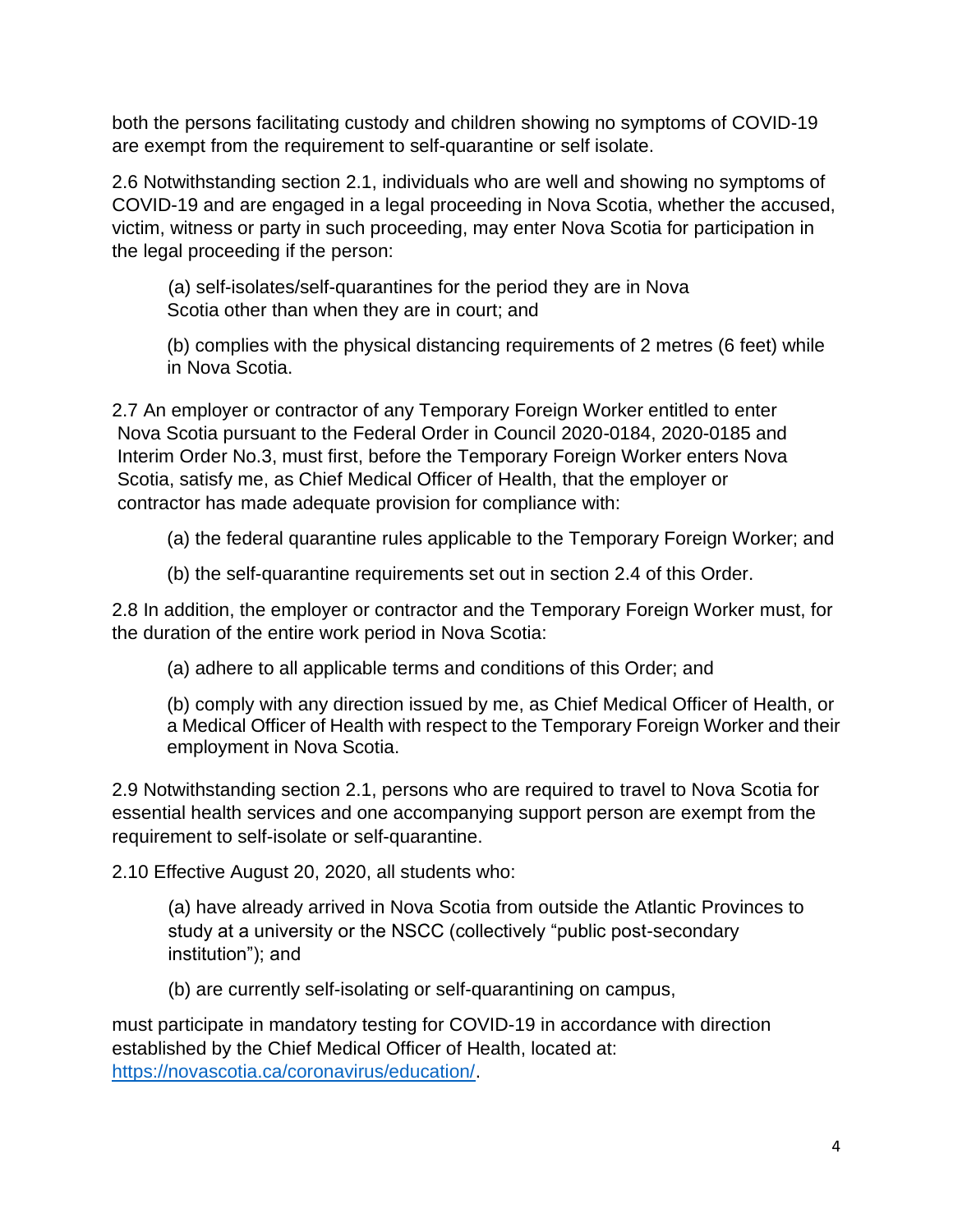2.11 Effective August 20, 2020, all students arriving in Nova Scotia from outside the Atlantic Provinces to study at a public post-secondary institution must:

(a) for greater certainty, adhere to the self-isolation or self-quarantine requirements set out in section 2; and

(b) participate in mandatory testing for COVID-19 in accordance with direction established by the Chief Medical Officer of Health, located at: [https://novascotia.ca/coronavirus/education/.](https://novascotia.ca/coronavirus/education/)

2.12 Effective August 20, 2020, every public post-secondary institution and the administrator thereof must take all reasonable steps to ensure that any student referred to in sections 2.10 or 2.11 who is attending their respective public post-secondary institution complies with the requirements set out therein.

2.13 For the purpose of section 2.14, "domestic rotational worker" means a person who lives in Nova Scotia and travels to work in another province or territory on a regular schedule.

2.14 Notwithstanding section 2.1, domestic rotational workers must adhere to the selfquarantine requirements established by the Chief Medical Officer of health, located at: [https://novascotia.ca/coronavirus/docs/COVID-19-Directive-on-Exceptions-for-](https://novascotia.ca/coronavirus/docs/COVID-19-Directive-on-Exceptions-for-Domestic-Rotational-Workers.pdf)[Domestic-Rotational-Workers.pdf.](https://novascotia.ca/coronavirus/docs/COVID-19-Directive-on-Exceptions-for-Domestic-Rotational-Workers.pdf)

2.15 Notwithstanding section 2.1, specialized workers required to enter Nova Scotia from outside of Atlantic Canada to perform urgent work that cannot be done by individuals from within the Atlantic provinces must adhere to self-quarantine requirements established by the Chief Medical Officer of Health, located at: [https://novascotia.ca/coronavirus/docs/COVID-19-Directive-on-Exceptions-for-](https://novascotia.ca/coronavirus/docs/COVID-19-Directive-on-Exceptions-for-Specialized-Workers.pdf)[Specialized-Workers.pdf.](https://novascotia.ca/coronavirus/docs/COVID-19-Directive-on-Exceptions-for-Specialized-Workers.pdf)

3. Workers who are essential to the movement of people and goods, and who must enter Nova Scotia as part of their duty requirements, are exempt from the requirement to self-isolate or self-quarantine set out in section 2.1, particularly:

(a) healthy workers in the trade and transportation sector who are employed in the movement of goods and people across the Nova Scotia border by land, air, or water, including truck drivers, crew, maintenance and operational workers on any plane or train;

(b) Canadian Military and Defence Team personnel, Coast Guard, RCMP, Canadian Border Services Agency, and Canadian Security Intelligence Service; and

(c) first responders, including police, fire and EHS paramedic workers.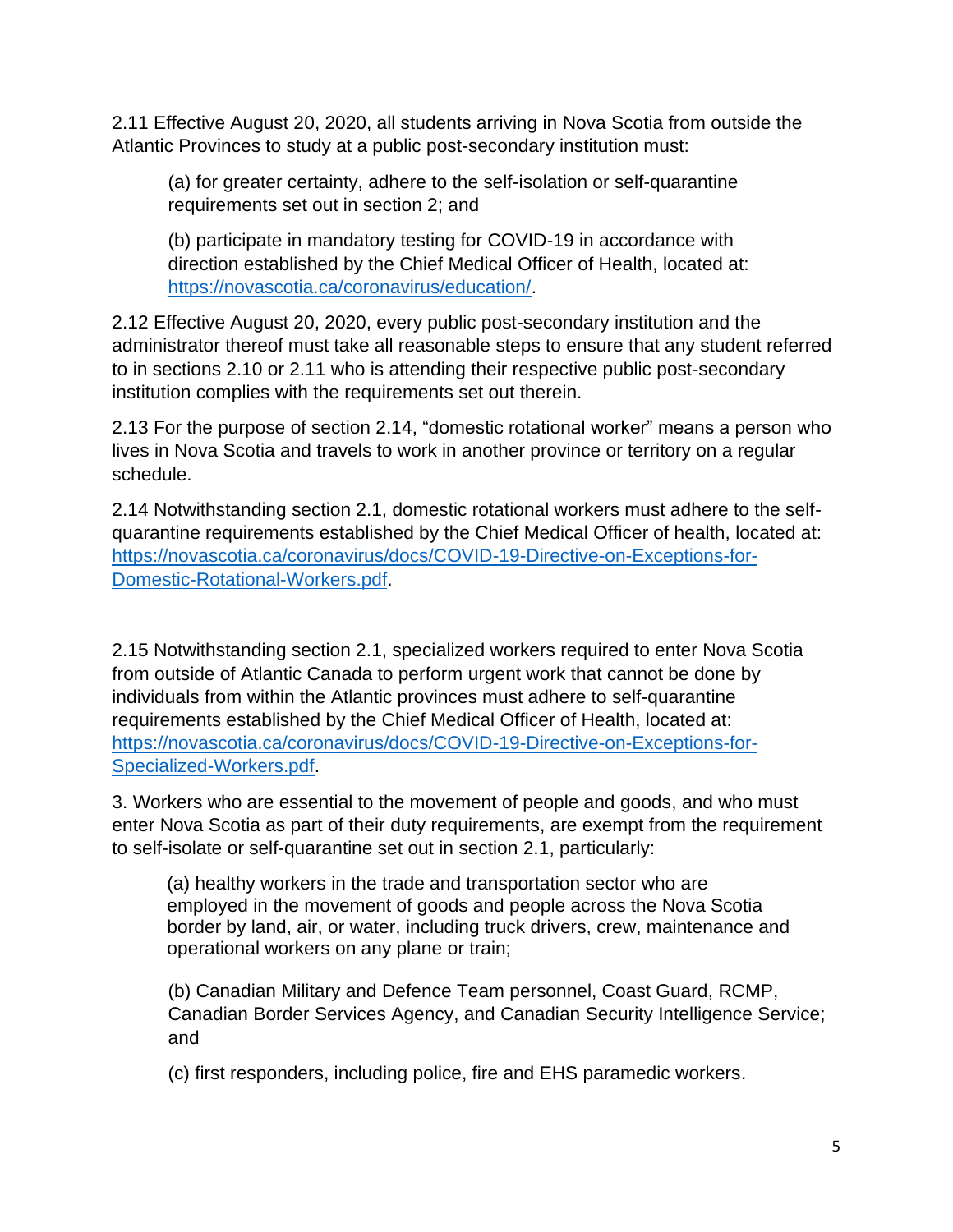4. Workers exempt under section 3 must practice physical distancing of two metres (six feet) to the best of their ability, follow all public health recommendations, closely selfmonitor and must self-isolate or self-quarantine should they exhibit any COVID-19 symptoms as set out in the 811 online assessment.

### **PART II PHYSICAL DISTANCING, GATHERING LIMITS, MASKS AND FACE COVERINGS**

5.1 All persons present and residing in Nova Scotia must maintain physical distancing of two metres (six feet).

5.2 Subject to the specific exceptions set out in sections 5.4 and 5.5, all persons present and residing in Nova Scotia must not participate in any gatherings of persons greater than 50, whether indoors or outdoors.

5.3 Notwithstanding section 5.1 and section 5.2:

(a) family members living in the same household are not required to practice physical distancing; and

(b) individuals may gather together in social groups of up to 10 persons per group without adhering to the physical distancing requirements of two metres or six feet.

5.4 Effective July 3, 2020, persons may engage in the following events or activities indoors or outdoors, while adhering to a maximum of 50 persons in attendance:

- (a) social events;
- (b) arts and culture events;
- (c) sports and physical activity; or
- (d) weddings and funerals, and other faith gatherings,

and all persons in attendance must practice physical distancing, except persons residing in the same household or social groups of up to 10 persons adhering to section 5.3(b).

In addition, effective October 1, 2020, those persons engaged in viewing a sport activity or arts and cultural event as an audience member or spectator must remain in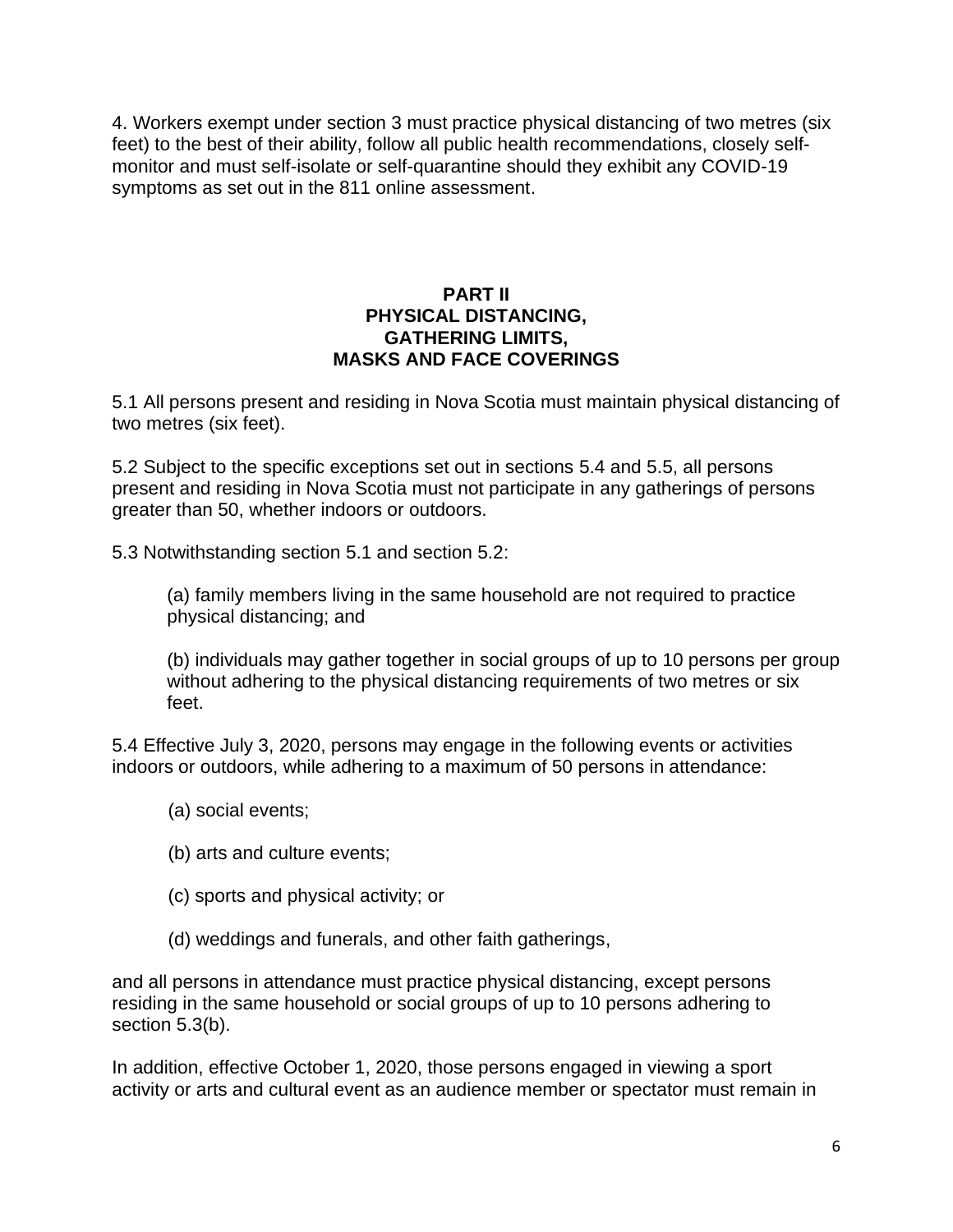the designated viewing space or practice physical distancing while remaining at least 2 meters (6 feet) from the field of play or performance space.

5.4.1 Notwithstanding 5.4 effective October 1, 2020, players, participants, and officials engaged in an organized sport activity (recreational, amateur, and professional), and in an organized arts and culture event may gather in groups of 50 without practicing physical distancing.

5.4.2 Notwithstanding 5.4.1, participants engaged in singing and playing brass or wind instruments must still adhere to the physical distancing requirements of section 5.1.

5.5 Notwithstanding sections 5.1 and 5.2, where any of the following activities are held by an existing business or organization legally operating in Nova Scotia:

- (a) social events;
- (b) arts and culture events;
- (c) sports and physical activity;
- (d) weddings and funerals, and other faith gatherings;
- (e) festivals; or
- (f) special events,

then:

5.5.1 the business or organization may host up to 50% of legal capacity of the indoor establishment in which the activity is held, to an overall maximum of 200 persons; or

5.5.2 the business or organization may host up to a maximum of 250 persons if the event is outdoors,

and all persons in attendance practice physical distancing, except persons residing in the same household or social groups of up to 10 persons adhering to section 5.3(b).

5.5.3 For greater clarity, the maximum number of persons and physical distancing requirements set out in sections 5.5.1 and 5.5.2 do not include players, participants, and officials engaged in an organized sport activity (recreational, amateur and professional leagues), or in an organized arts and culture event. Rather, players, participants and officials engaged in an organized sport under section 5.5(c) or an arts and cultural event under section 5.5(b) may gather in accordance with sections 5.4.1 and 5.4.2.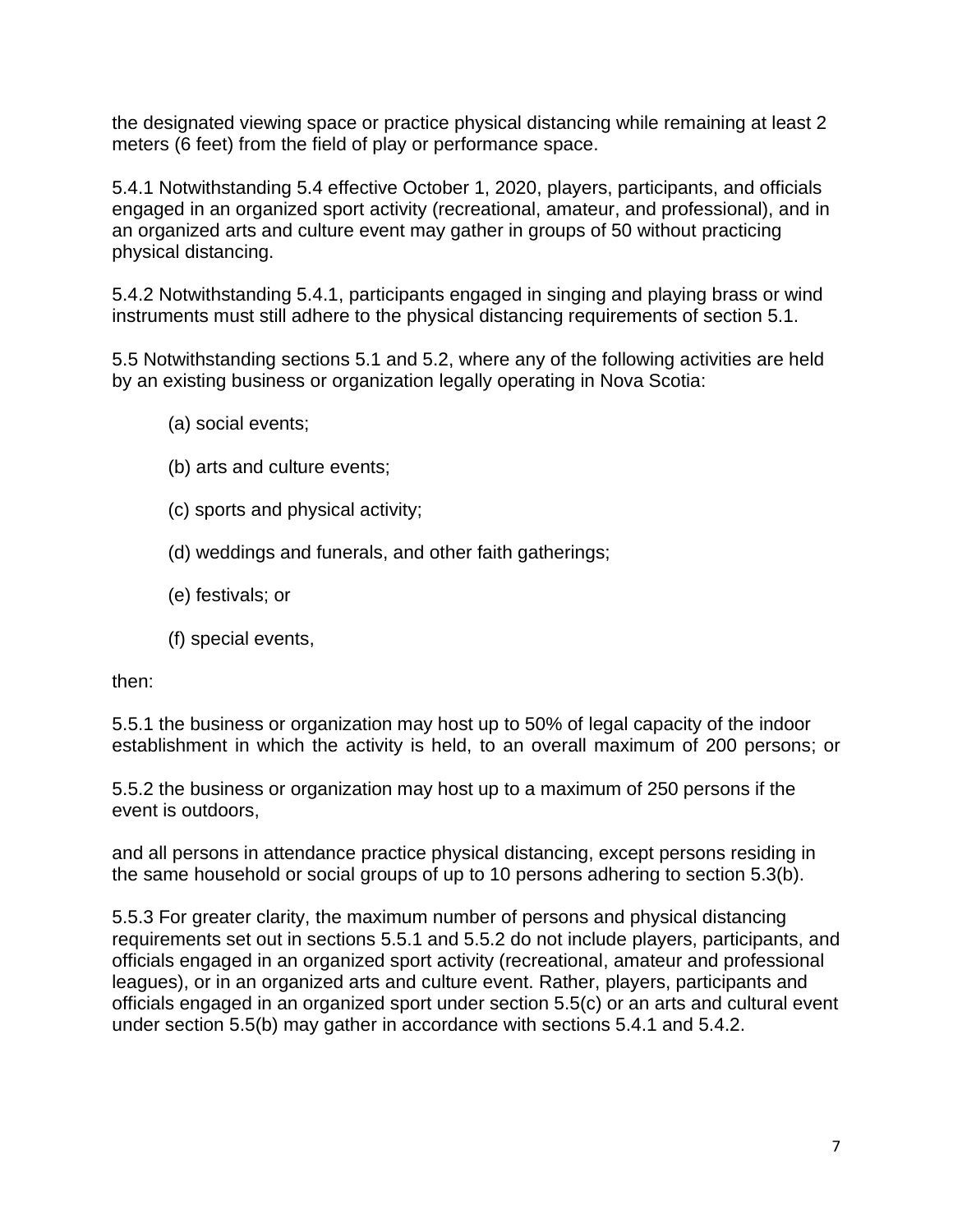5.6 Any business or organization that hosts an activity authorized by section 5.5 is responsible for maintaining oversight of the gathering and for ensuring that all persons in attendance comply with the requirements of this Order.

5.7 For greater clarity, physical distancing and the person limit rule set out in sections 5.1 and 5.2 do not apply to the following organizations, activities, persons, or places:

(a) hospitals as defined in the *Hospitals Act* and a health authority as defined in the *Health Authorities Act*;

(b) profit, not-for-profit or government operated Department of Community Services funded organizations or representatives that are covered under the *Homes for Special Care Act* and the *Children and Family Services Act* including places of safety for children and youth, and customized placements for persons with disabilities;

(c) profit or not-for-profit Department of Health and Wellness funded long-term care facilities licensed under the *Homes for Special Care Act* or home care agencies funded under the *Homemaker Services Act*;

(d) persons providing care under the self-managed care program, supportive care program, caregiver benefit program funded by the province of Nova Scotia;

(e) persons providing support under the Independent Living Support, Supported Apartment and Supervised Apartment Programs funded by the Department of Community Services;

(f) homeless shelters receiving operational grants from the Department of Municipal Affairs and Housing, and those operated by religious and other voluntary organizations;

(g) unlicensed child-care facilities;

(h) a place designated or established under the authority of the *Correctional Services Act* or the *Youth Criminal Justice Act* (Canada) for the supervision or custody of offenders and includes community-based correctional services;

(i) any court operating essential services in the Province under the authority of any provincial or federal enactment, including but not limited to, a justice centre or courthouse under the authority of the *Judicature Act* or a provincial court under the authority of the *Provincial Court Act* or the *Family Court Act*;

(j) Emergency Medical Care Incorporated;

(k) persons providing, servicing or repairing medical equipment, such as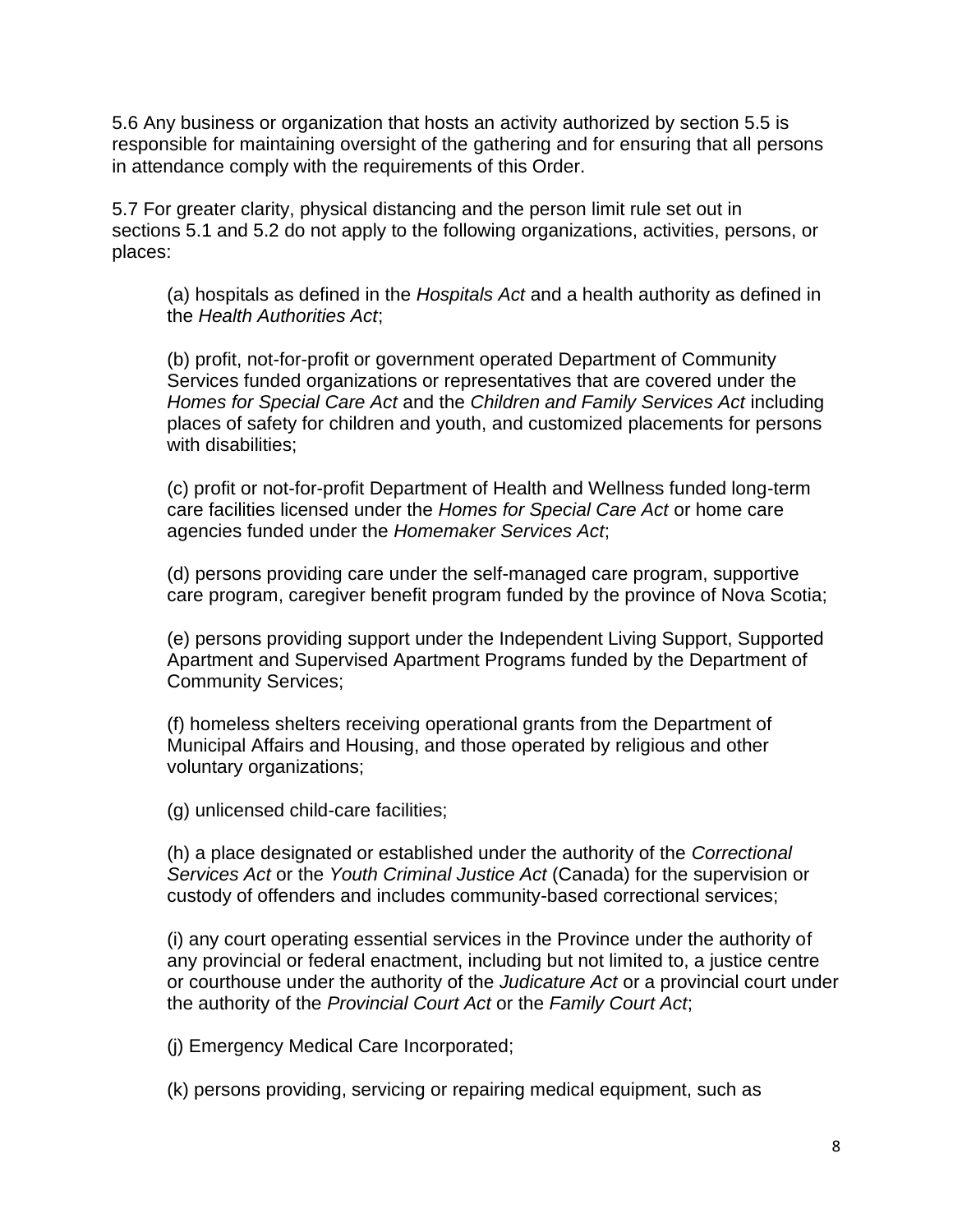wheelchairs, red cross beds/equipment, home oxygen equipment;

- (l) private not-for-profit community transportation providers;
- (m) food production plants; and
- (n) fishing vessels.

5.8 Physical distancing requirements and the person limit set out in sections 5.1 and 5.2 do not apply to the following municipal entities and their contractors:

(a) Police and Fire Services;

- (b) Municipal Utilities such as water, wastewater and stormwater;
- (c) Maintenance of utilities and municipal facilities;
- (d) Transportation;
- (e) Road maintenance/repair;
- (f) Municipal ICT systems and services;
- (g) Public Transit;
- (h) Solid Waste, garbage and litter collection and disposal;
- (i) Urban Forestry; and
- (j) Municipal logistic, distribution, storage, inventory and repair services.

5.9 Physical distancing requirements and the person limit rule set out in sections 5.1 and 5.2 do not apply to the following provincial entities and their contractors:

- (a) Transportation and Infrastructure Renewal;
- (b) Road maintenance/repair; and
- (c) Government building construction and/or repair.

5.10 Effective May 1, 2020, religious services may be conducted in drive-up or parking lot settings provided persons adhere to the following conditions:

(a) the service is conducted over speakers or by remote radio broadcast;

(b) there is no contact between cars and no transfer of any things such as communion or collection baskets between cars;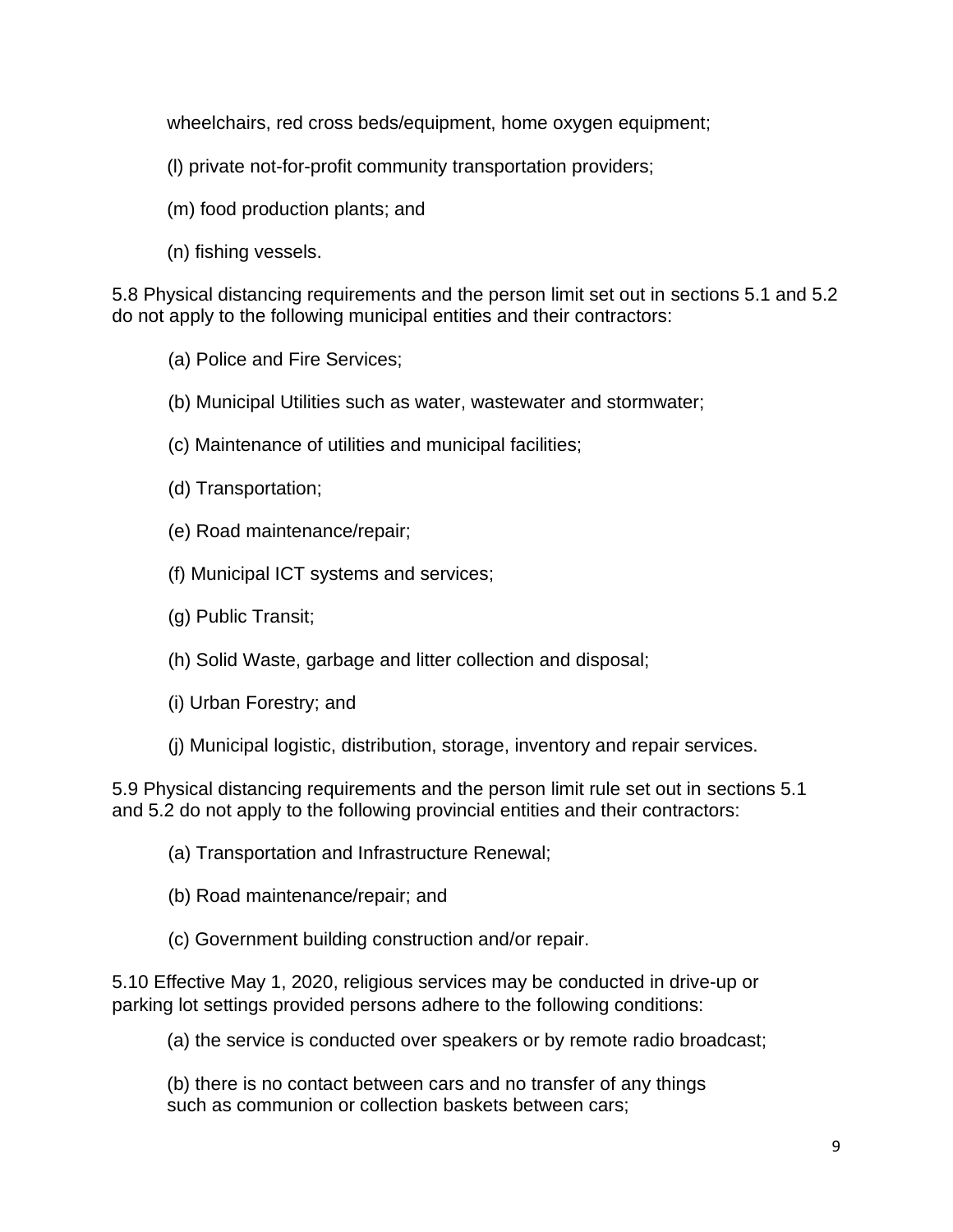(c) participants remain in their respective vehicle while "attending" the service; and

(d) participants practice physical distancing among vehicles, such that vehicles must be at least two metres or six feet apart from each other.

5.11 Effective June 5, 2020, gatherings for sleep over summer camps are cancelled for the remainder of 2020.

5.12 Effective 12:01am July 24, 2020, all persons must wear a mask that covers their nose and mouth as defined in section 5.15 while travelling on vehicles providing transportation to the public, including:

(a) any municipally operated public transit, including municipally operated buses and ferries;

(b) any public passenger vehicle licensed under the *Motor Carrier Act*, including community transit vehicles, commercial vehicles (shuttle vans), and vehicles providing charters and/or tours;

(c) any school buses licensed under the *Motor Carrier Act* and any vehicles of any capacity operated by private schools recognized by the Minister of Education and Early Childhood Development;

(d) commuter vehicles and courtesy vehicles as defined under the *Motor Carrier Act*, vans, mini-buses, or buses of any passenger capacity providing services to the public;

(e) any vehicles serving residents and staff of facilities listed in section 6.4; and

(f) taxicabs regulated by municipalities under the authority of the *Motor Vehicle Act*.

5.13 Notwithstanding section 5.12, the following persons are exempt from the requirement to wear a mask:

(a) a person is less than 2 years of age or age 2 to 4 years and their caregiver cannot persuade them to wear a mask;

(b) a person for whom the wearing of a mask is not possible because of the person's medical condition; and

(c) a person who is reasonably accommodated by not wearing a mask in accordance with the Nova Scotia Human Rights Act.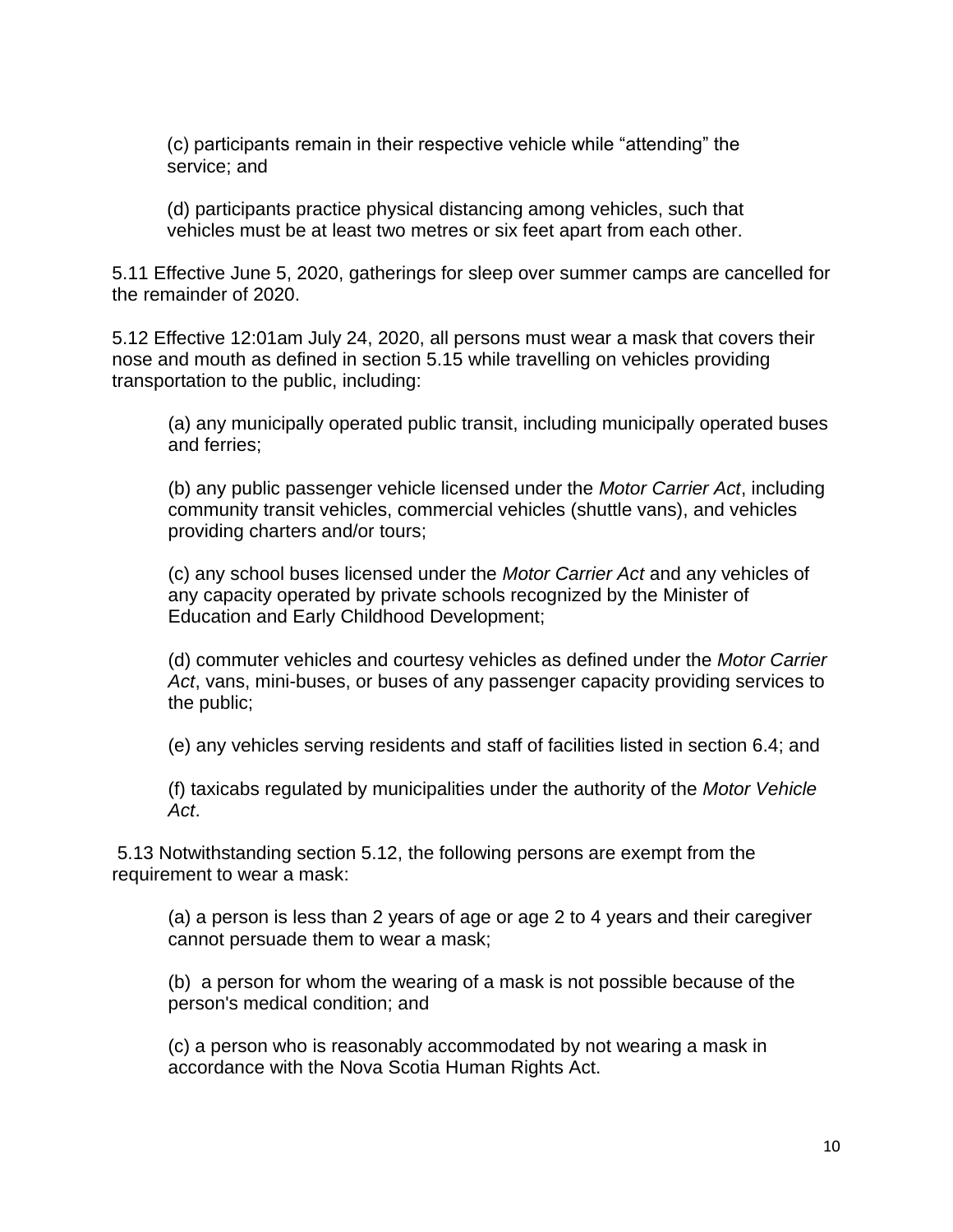5.14 A person may remove the mask momentarily for identification purposes when boarding any public transit set out in section 5.12.

5.15 For the purpose of sections 5.12- 5.14 and 5.17-5.19, a "mask" means a commercial medical or non-medical mask or a home-made mask made as per the PHAC instructions located at: [https://www.canada.ca/en/public](https://www.canada.ca/en/public-health/services/diseases/2019-novel-coronavirus-infection/prevention-risks/sew-no-sew-instructions-non-medical-masks-face-coverings.html)[health/services/diseases/2019-novel-coronavirus-infection/prevention-risks/sew-no-sew](https://www.canada.ca/en/public-health/services/diseases/2019-novel-coronavirus-infection/prevention-risks/sew-no-sew-instructions-non-medical-masks-face-coverings.html)[instructions-non-medical-masks-face-coverings.html,](https://www.canada.ca/en/public-health/services/diseases/2019-novel-coronavirus-infection/prevention-risks/sew-no-sew-instructions-non-medical-masks-face-coverings.html) that covers the nose and mouth;

5.16 For the purpose of section 5.17, a "public place" means the part of the following places accessible to the public, insofar as it is enclosed:

(a) a retail business, a shopping centre, or a building or room of a business where personal care services are provided;

(b) a restaurant or a liquor licensed establishment;

(c) a place of worship or faith gathering;

(d) a place where activities or services of a cultural or entertainment nature are offered;

(e) a place where sports are played or recreational activities are carried on;

(f) a rental hall or other place used to hold events, including conventions and conferences, or to hold receptions;

(g) a place where municipal or provincial government services are available to the public;

(h) a common area, including an elevator, of a tourist accommodation establishment;

(i) a lobby, reception area or elevator in an office building other than an apartment building;

(j) a common area or public space on a university or college campus; and

(k) a train or bus station, a ferry terminal, or an airport.

5.17 Effective 12:01am July 31, 2020, all persons must wear a mask that covers their nose and mouth while present in a public place.

5.18 Notwithstanding section 5.17, a person is exempt from the requirement to wear a mask in a public place if the person: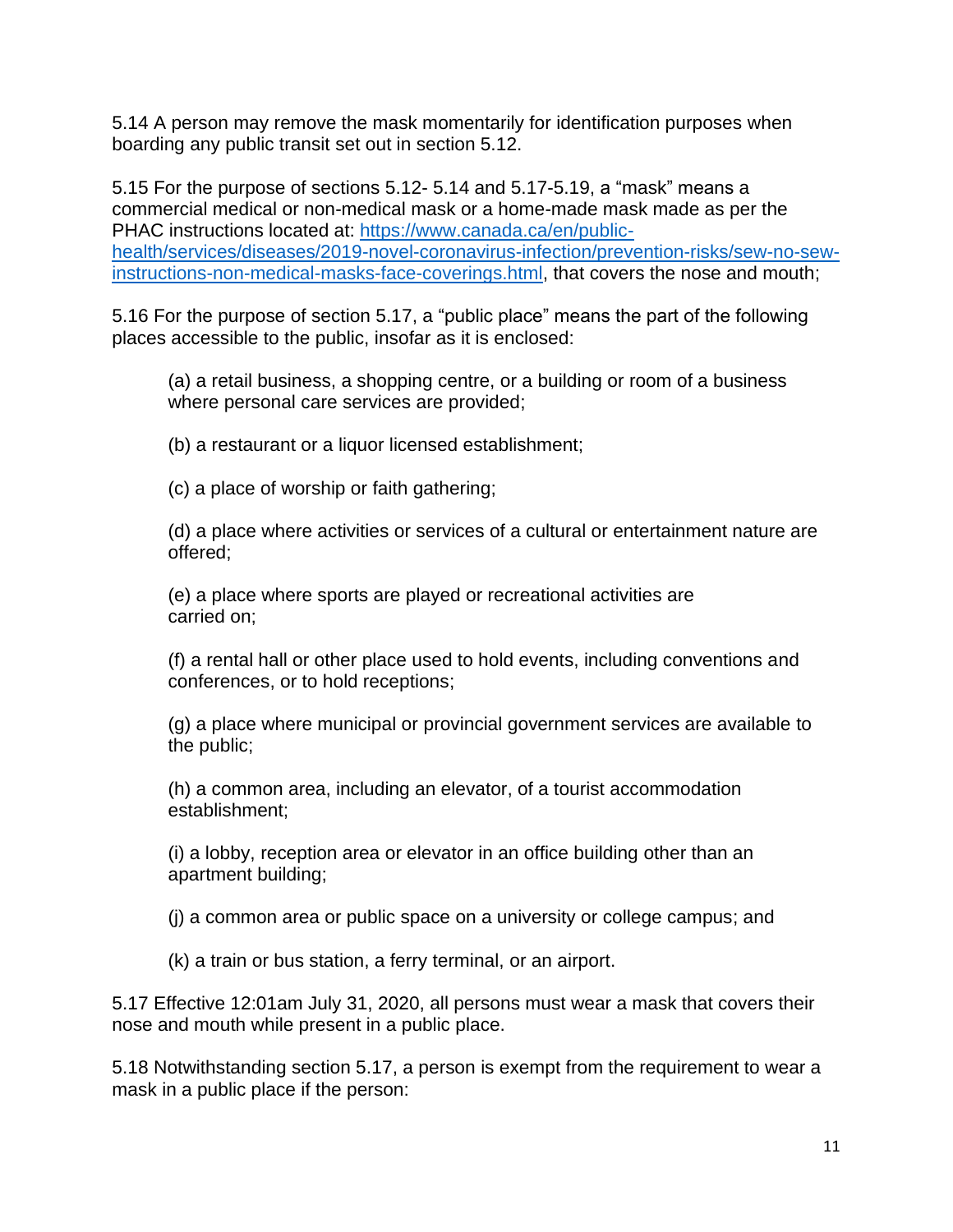(a) is less than 2 years of age or age 2 to 4 years and their caregiver cannot persuade them to wear a mask;

(b) for whom the wearing of a mask is not possible because of the person's medical condition;

(c) is reasonably accommodated by not wearing a mask in accordance with the Nova Scotia Human Rights Act;

(d) is in the public place receiving care or being provided a service or while participating in a physical or other activity requiring the mask be removed, in which case the person may remove the mask for the duration of the care, service or activity;

(e) removes the mask momentarily for identification or ceremonial purposes;

(f) is in a courtroom, jury room or secured area in a courthouse, or room where a proceeding or meeting of an administrative tribunal established by legislation is being held;

(g) is consuming food or a beverage in a restaurant, in a food court at a shopping centre or food store, in a liquor licensed establishment, movie theatre or in any other location where food or beverages are being served used;

(h) is a performer or officiant in the course of performing activities requiring vocalization such as talking or singing at an event or activity as described in section 5.4; or

(i) is within a room in a public place referred to in section 5.16(f) attending a business meeting with a maximum of 50 persons in attendance.

5.19 For greater certainty, the requirement to wear a mask, as set in section 5.17, is the minimum standard that persons and businesses must adhere to, and where the business's plan approved in accordance with section 13 of this Order imposes a greater standard, then that standard applies.

5.20 Notwithstanding section 5.1, any person, volunteer or employee who provides emergency first response are not required to practice physical distancing while doing so, including during an emergency, when carrying out duties or when necessary during training.

5.21 Notwithstanding other directions elsewhere in this Order, effective September 8, 2020, all public schools under the jurisdiction of a regional centre for education or the Conseil Scolaire Acadien Provincial may open and shall comply with Nova Scotia's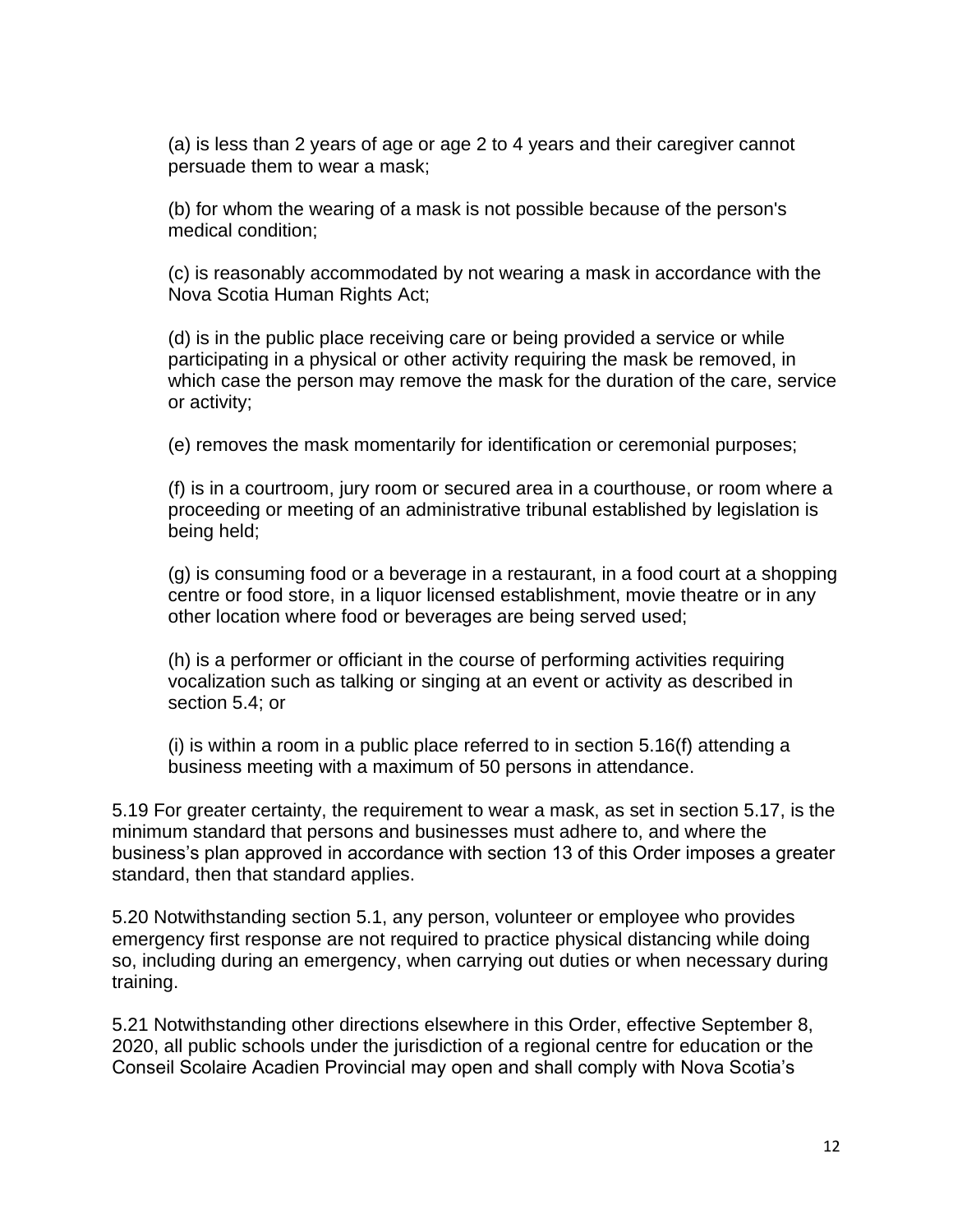Back to School Plan dated August 14, 2020, as amended from time to time and located at: [https://novascotia.ca/coronavirus/docs/back-to-school-plan.pdf.](https://novascotia.ca/coronavirus/docs/back-to-school-plan.pdf)

### **PART III LONG TERM CARE FACILITIES AND OTHER VULNERABLE POPULATIONS**

6.1 Effective June 15, 2020,

(a) all long term care facilities licensed by the Department of Health and Wellness and all Adult Residential Centers and Regional Rehabilitation Centers licensed by the Department of Community Services under the *Homes for Special Care Act* are open to visitors in accordance with the terms and conditions set out in Schedule "A", "COVID-19 Management Long term Care Facilities Directive Under the Authority of the Chief Medical Officer of Health", dated July September 16, 2020, as amended from time to time and located at:

[https://novascotia.ca/dhw/ccs/documents/COVID-19-Management-in-Long-Term-](https://novascotia.ca/dhw/ccs/documents/COVID-19-Management-in-Long-Term-Care-Facilities-Directive.pdf)[Care-Facilities-Directive.pdf;](https://novascotia.ca/dhw/ccs/documents/COVID-19-Management-in-Long-Term-Care-Facilities-Directive.pdf) and

(b) all homes licensed by the Minister of Community Services for persons with disabilities under the *Homes for Special Care Act* not referred to in section 6.1(a) are open to visitors in accordance with the terms and conditions set out in the "Disability Support Program Visitor Guidelines" dated July 17, 2020, and as amended from time to time; and located at:

[https://novascotia.ca/coms/disabilities/index.html.](https://novascotia.ca/coms/disabilities/index.html)

6.2.1 Effective June 24, 2020 all residents in homes licensed by the Minister of Community Services under the *Homes for Special Care Act* are permitted to have community access in accordance with the terms and conditions set out in the "Disability Support Program Community Access Guidelines" dated June 26, 2020, and as amended from time to time and located at:

[https://novascotia.ca/coms/disabilities/index.html.](https://novascotia.ca/coms/disabilities/index.html)

6.2.2 Effective September 28, 2020, all residents in homes licensed by the Minister of Health and Wellness under the *Homes for Special Care Act* are permitted to have community access in accordance with the terms and conditions set out in Schedule "A", "COVID-19 Management Long term Care Facilities Directive Under the Authority of the Chief Medical Officer of Health", dated July 16, 2020, as amended from time to time and located at: [https://novascotia.ca/dhw/ccs/documents/COVID-19-Management-in-](https://novascotia.ca/dhw/ccs/documents/COVID-19-Management-in-Long-Term-Care-Facilities-Directive.pdf)[Long-Term-Care-Facilities-Directive.pdf.](https://novascotia.ca/dhw/ccs/documents/COVID-19-Management-in-Long-Term-Care-Facilities-Directive.pdf)

6.3 For greater clarity, nothing in this Order prevents the:

(a) discharge of a COVID-19 patient from a hospital to a long-term care or residential care facility;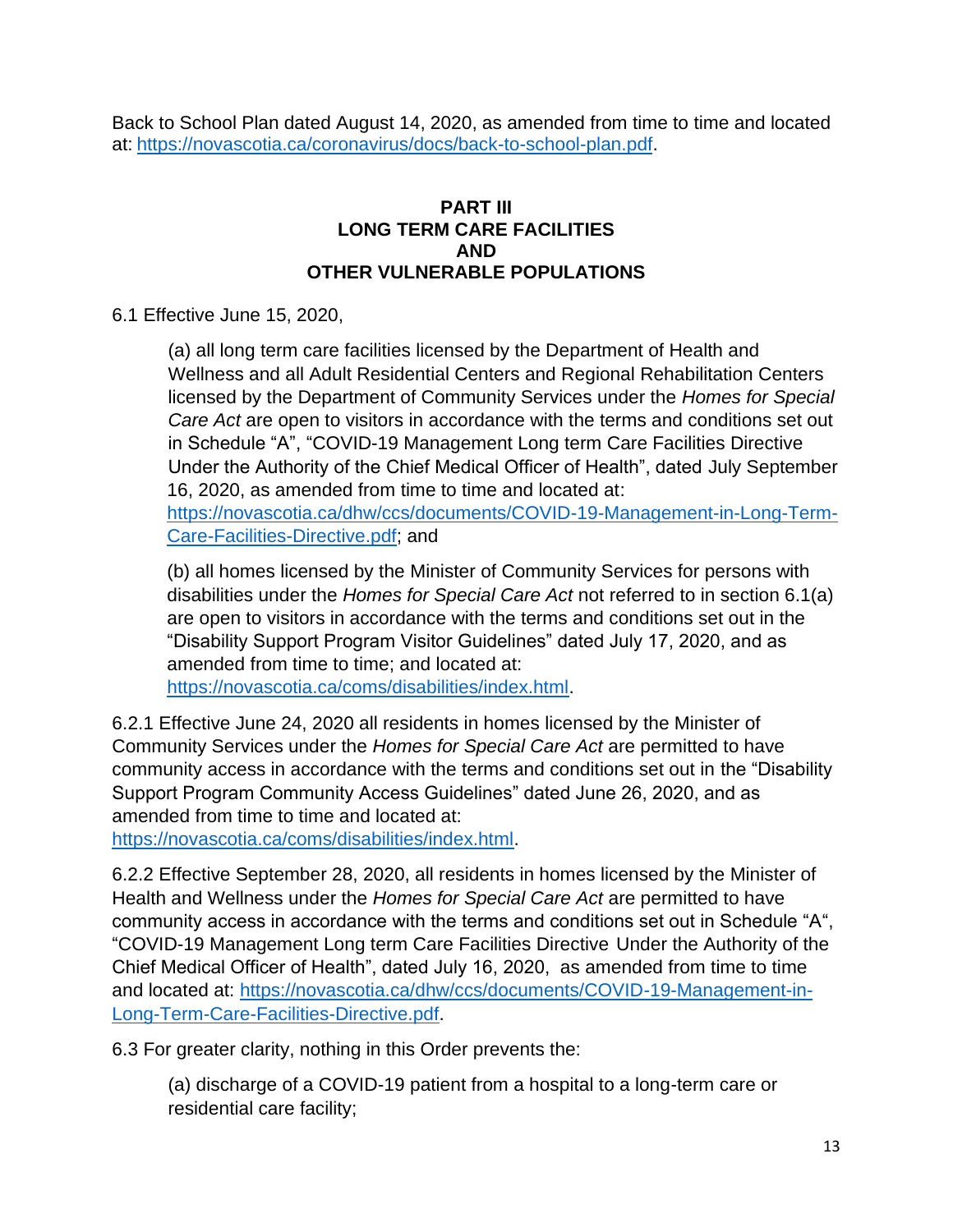(b) transfer of a COVID-19 patient from community to a long-term care or residential care facility; or

(c) return of a COVID-19 patient who has left a long-term care or residential care facility for healthcare services back to that facility after receiving treatment at a hospital.

6.4 Notwithstanding section 5.7 (b) and (c) and subject to section 6.1, all for-profit or not-for-profit Department of Health and Wellness funded long-term care facilities licensed under the *Homes for Special Care Act* and all Adult Residential Centers and Regional Rehabilitation Centers funded and licensed by the Department of Community Services under the *Homes for Special Care Act* must comply with the "COVID-19 Management Long term Care Facilities Directive Under the Authority of the Chief Medical Officer of Health", dated April 6, 2020, attached hereto as Schedule "A" and as updated from time to time.

6.5 Effective June 15, 2020, all day care facilities and family day care homes regulated under the *Day Care Act* centers:

(a) may open;

(b) are exempt from the physical distancing requirements set out in section 5.1;

but

(c) must adhere to the COVID-19 Guidance for Child Care Settings, dated June 5, 2020.

# **PART IV BUSINESSES, ORGANIZATIONS AND PROFESSIONS**

7.The *Occupational Health and Safety Act*, 1996, c.7, s.1, is hereby incorporated by reference and must be followed by all employers, contractors, constructors, suppliers, owners and employees and each shall take every precaution that is reasonable in the circumstances to ensure the health and safety of all persons at or near a workplace.

8. Subject only to specific closures or limitations directed elsewhere in this Order, all not-for-profit and for-profit businesses and organizations operating or carrying on business in Nova Scotia may continue to operate but must implement physical distancing of two metres or six feet within all workplaces, except where otherwise provided in this Order.

9. Any not-for-profit or for-profit business or organization carrying on business in Nova Scotia that cannot maintain the physical distancing requirements set out in section 5.1 of this Order must limit the number of customers or clients on its premises to no more than 10 persons at a time.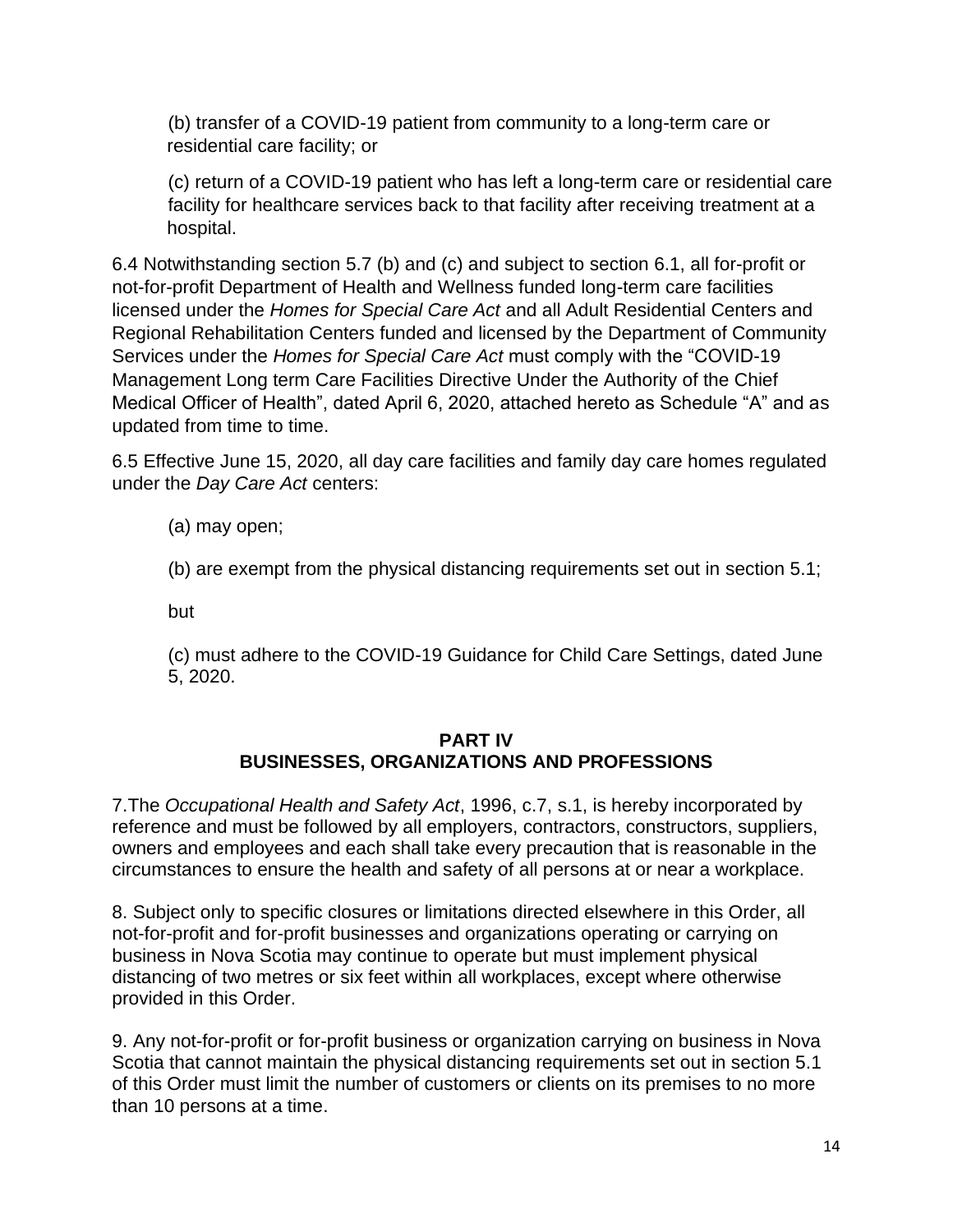10. For greater clarity, the person limit rule referred to in section 5.2 does not apply to:

(a) businesses and organizations who can regularly maintain physical distancing requirements, including without limitation, grocery stores, pharmacies, gas stations, convenience stores, construction sites, financial institutions, agri-food and fish plants, and registered farms defined by the *Farm Registration Act*; and

(b) Canadian Blood Services blood collection clinics.

11.1 Subject to section 13, effective June 26, 2020:

(a) all restaurants may offer in-person dining service to a maximum of full legal capacity of the restaurant provided the operator:

(i) maintains a minimum physical distance of 2 metres (6 feet) or a physical barrier between tables, booths and single seats; (ii) no group of patrons shall have more than 10 persons at a table; (iii) ensures patrons remain seated at their table, except while waiting to be seated, going to the bathroom, and getting ready to leave; (iv) ceases service to customers effective midnight; and (v) ensures food and alcohol are removed from tables by 1:00am.

(b) all liquor licensed establishments, including liquor manufacturers (as defined in the *Liquor Control Act*) may operate at full licenced capacity provided the licensee:

(i) ensures no group of patrons have more than 10 persons per table; (ii) maintains a minimum physical distance of 2 metres (6 feet) or a physical barrier between tables, booths and single seats;

(iii) provides food and alcohol consumption only for in-seat service;

(iv) ensures food and alcohol is delivered to the table by staff;

(v) ensures food and alcohol remains at the table;

(vi) ensures patrons remain seated at their table, except while waiting to be seated, going to the bathroom, and getting ready to leave; (vii) ensures patrons comply with the physical distancing requirements set out in section 5.1;

(viii) ceases service to customers effective midnight; and

(ix) food and alcohol are removed from tables by 1:00 am.

(c) all personal service and fitness establishments such as hair salons, barber shops, spas, nail salons, body art establishments and gyms may operate and must conduct their business operations in accordance with the physical distancing requirements and person limit rule set out in sections 5.1 and 5.2.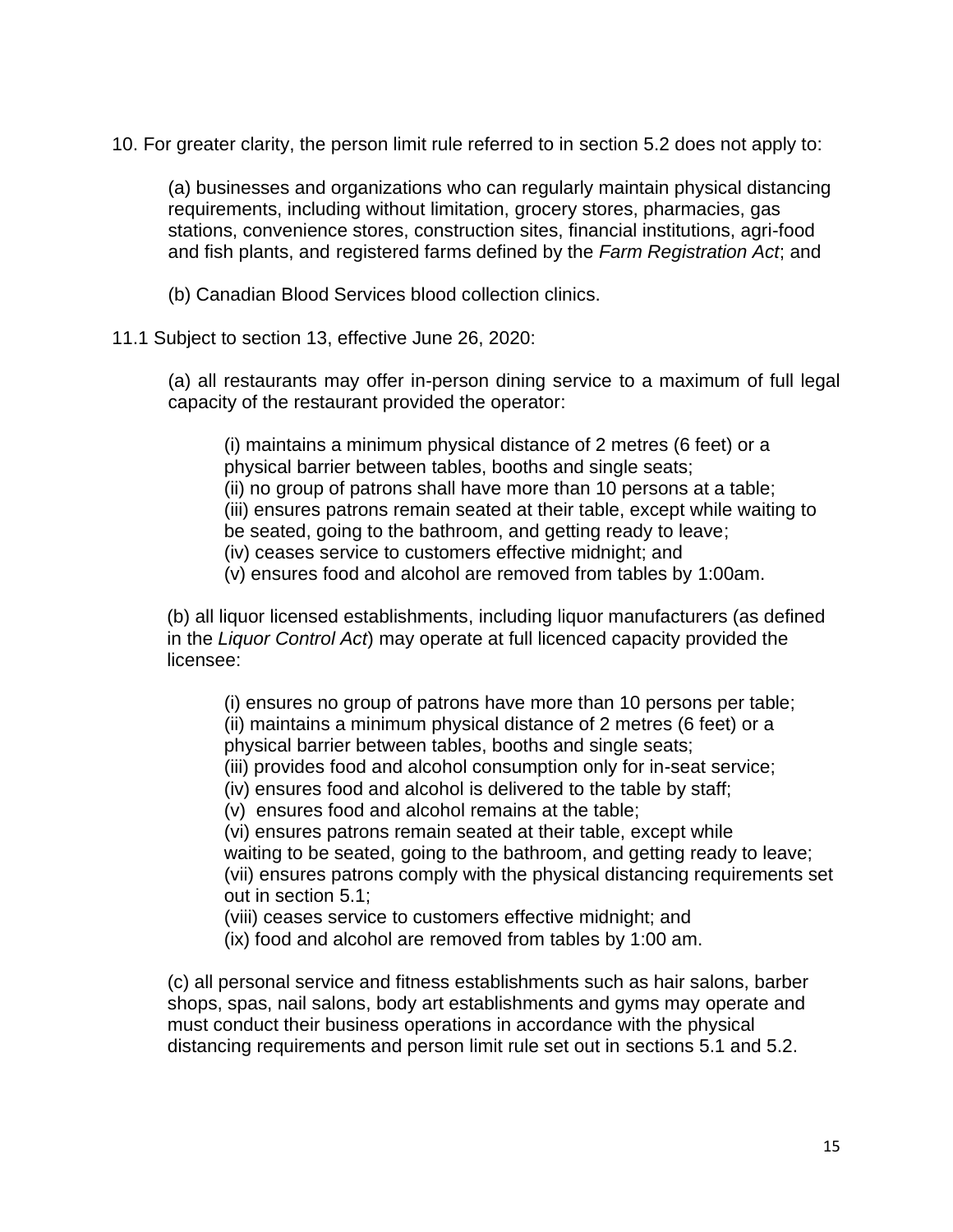11.2 Notwithstanding clause 11 (a)(iii) and (b)(vii), restaurant and liquor licensed establishment patrons may play darts or pool, and in doing so, must adhere to the physical distancing requirements of section 5.1.

11.3 Notwithstanding section 11.2, owner/operators of restaurants and liquor licensed establishments are not permitted to hold dart or pool tournaments.

12. Subject to section 13, effective June 5, 2020:

(a) all self-regulated health professions, may provide in-person services or virtual care services if they:

(i) are authorized to provide this care within their scope of practice; and (iii) have adopted a compliance plan in accordance with the directions established by their governing college and approved by the Chief Medical Officer of Health;

(b) all unregulated health care providers engaged in private practice may provide in-person or virtual care services within their scope of practice;

(c) all veterinarians, including veterinary surgeons and veterinary physicians engaged in for-profit and not-for-profit practice may provide in-person care to animals as determined by the Nova Scotia Veterinary Medicine Association,

but must comply with the physical distancing and person limit rule as set out in sections 5.1 and 5.2.

13. Effective June 5, 2020:

(a) All not for-profit, for-profit businesses, organizations and professions named in Part IV of this Order shall, as a requirement of their ongoing operations, develop and comply with a Workplace COVID-19 Prevention Plan, as amended from time to time.

(b) In addition to the physical distancing requirements and person limit rule set out in sections 5.1 and 5.2, the Workplace COVID-19 Prevention Plan required by subsection (a) shall address the following:

- (i.) how to work and interact with customers;
- (ii) physical distancing in the workplace;
- (iii) cleaning;
- (iv) equipment;
- (v) preparing employees to return to work;
- (vi) preparing for customers or clients; and
- (vii) monitoring and communicating of plan,

and may be substantially similar to those proposals listed in Schedule "B",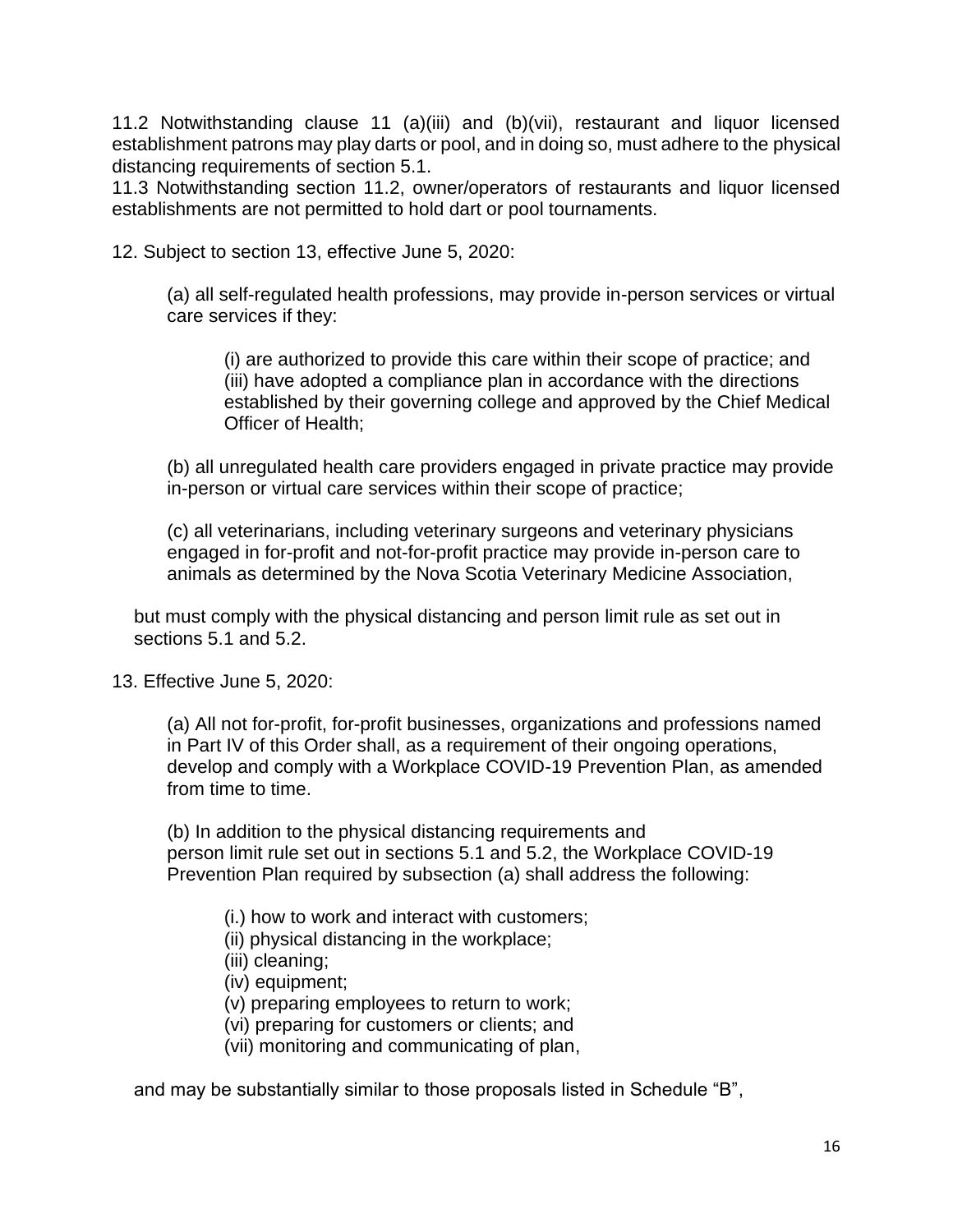located at:<https://novascotia.ca/coronavirus/docs/Schedule-B-HPA-Order.pdf> for similar businesses or health professionals and must be made available for review by the Chief Medical Officer of Health.

(c) All businesses or health professionals that are a member of an association listed in Schedule "B" may adopt as their Workplace COVID-19 Prevention Plan the proposal submitted by their association and must be made available for review by the Chief Medical Officer of Health.

# **PART V EXCEPTIONS**

14. Under exceptional circumstances and under the authority granted to me as the Chief Medical Officer of Health under Part I of the *Health Protection Act*, I may exercise discretion to grant an exception to any term and condition of this Order.

# **PART VI PENALITIES**

15. Any direction provided by a medical officer of health to a person, business, organization or other entity pertaining to COVID-19 and the terms and conditions of this Order must be followed.

16.Failure to comply with this health protection order may be considered a breach of this Order issued under the *Health Protection Act* and may result in penalties under the *Act*.

This Order remains in effect until notice is provided by myself, as Chief Medical Officer of Health, under the authority granted under Part I of the *Health Protection Act* and will be updated from time to time.

Signed:

Dr. Robert Strang Chief Medical Officer of Health Nova Scotia Department of Health and Wellness

cc The Honourable Stephen McNeil, Premier of Nova Scotia The Honourable Randy Delorey, Minister of Health and Wellness